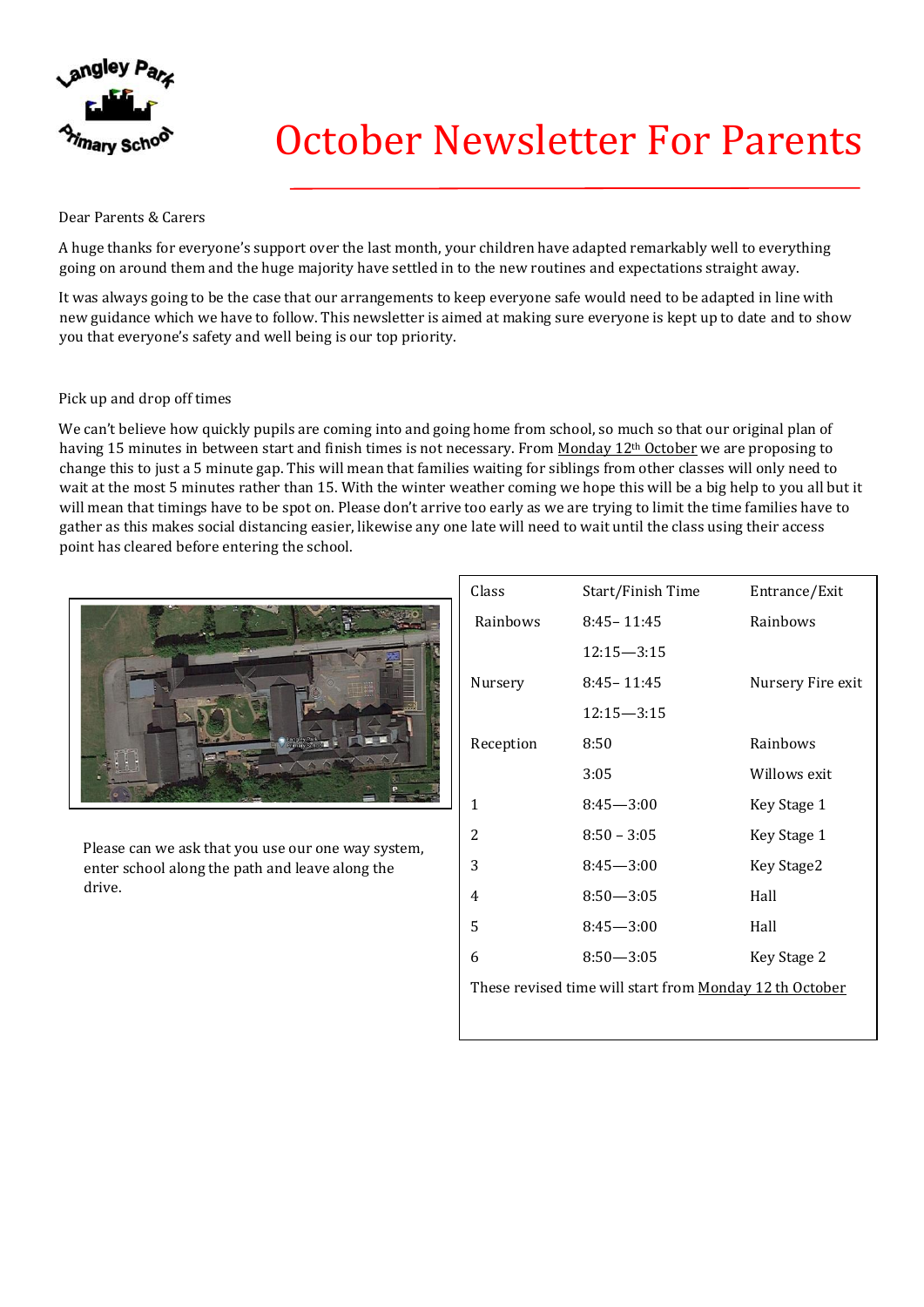Can we thank you all for being so considerate of others during the drop offs and pick ups but also remind everyone that in order to stay safe please:

- Maintain 2m plus social distancing, if you do not feel this is possible can we ask that a face covering is worn unless you are exempt from doing so. It has been reassuring to see people doing this already especially in light of us being in the midst of a local lockdown.
- Keep your children close to you and do not allow them to play on the playground equipment, we have a rota in place and by allowing your child to use it could mean another class cannot if it cannot be cleaned.
- Keep the gateway and driveway clear as if anyone stands in the middle of these areas it can be difficult to pass and maintain 2m plus between people.



We have shared the latest guidance via email and our face book page but you can also access it from our school website.

### Hone learning

As a school we have to have a plan for what we hope will not happen, a plan that means should any pupil or group of pupils be off school due to a positive COVID-19 case that their learning can continue uninterrupted. Sadly, as I'm sure you are aware many schools surrounding us have already had positive COVID-19 cases and have had to act in accordance to the guidance given to all schools. All staff in school have worked extremely hard to link learning which will happen in class to what can be done at home. Your child will be bringing home a separate letter outlining in detail what our school expects your child to do should they be unable to attend school. Teaching staff have put together a mixture of resources from familiar apps they use at school which we have ensured your child can access at home, high quality online lessons from the National Oak Academy, printed resources from White Rose Maths and Pie Corbett so home printing won't be an